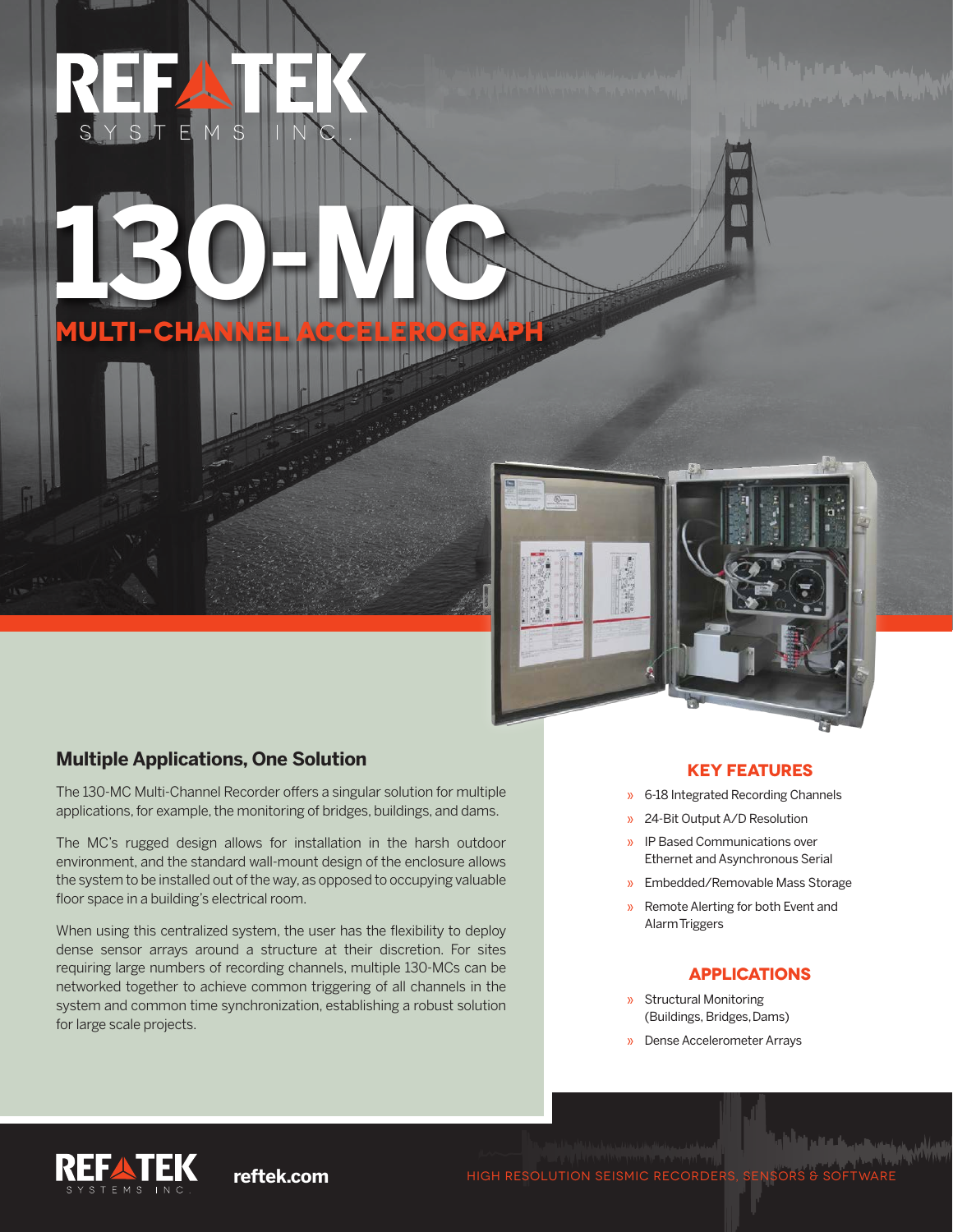# **OVERVIEW**

### **Complete with REF TEK's Third Generation Technology, the 130-MC is a robust Multi-Channel Recorder designed around today's modern needs for structural monitoring.**

Built-in communication facilities allow for Real-Time and On-Demand data collection. The Multi-Channel Recorder is available in a twelve channel or eighteen channel recording scheme with advanced Telemetry built-in for Real-Time Data collection for every channel (figure 1).

Accommodating the large scale needs of today's market, the 130-MCs, with fully featured network capabilities, can be installed in and around the structure, whether it be a campus, a single building, a bridge or a dam.

The seismic based recording system has a powerful CPU to handle the recording of multiple data streams simultaneously, recording locally to removable compact flash memory cards and transmitting data remotely to a user's PC (in Real-Time or On-Demand). All locally recorded data, along with the written system State-Of-Health files, is accessible to the user for copy and/or deletion from a local or remote PC protected from outside tampering with verified user login and password.

The recorder has three A/D boards, each containing six independent channels for recording. Each A/D board has its own built-in pre-event memory to avoid diminished size as more channels are added to the system. For convenience, the input levels on the A/D are matched to the REF TEK family of accelerometers, models 131A and 131B.

In the case of a power failure, the Multi-Channel Recorder will continue

autonomously with data acquisition, running on up to four internal 12V DC batteries; expected autonomous life-time, with four 20 Amp Hour 12V DC batteries, is 72 hours. The batteries are constantly kept charged by the internal battery charger. If the power fails for more than 72 hours and the system shuts down, upon return of AC power the Multi- Channel Recorder will resume its previous data acquisition mode and begin charging the batteries without any user interaction.

This system provides a user-friendly interface for all command-andcontrol, data off-loading, and parameter checking. Using our REF TEK GUI based interface software (fig. 2 and fig. 3) with a local PC or remote PC, the user can select all recording parameters from data stream allocation, independent channel selection, sampling rate, and trigger settings, to recording destination, external alarm settings, and automatic notification settings for State-Of-Health messages and recorded events.

For an intuitive analysis of the data, our Strong Motion Data Processing software offers the user options for calculating and displaying such functions as CAV, Raw and Corrected Acceleration, Arias Intensity, Velocity, Displacement, Response Spectra, PSDs, and FFTs. This software (fig. 4) offers the user the option to view all of these calculations in the same screen or individually, and the option to analyze a single channel or all channels from a station simultaneously.



Figure 1. 18 Ch. Real-Time Data Display



**reftek.com HIGH RESOLUTION SEISMIC RECORDERS, SENSORS & SOFTWARE**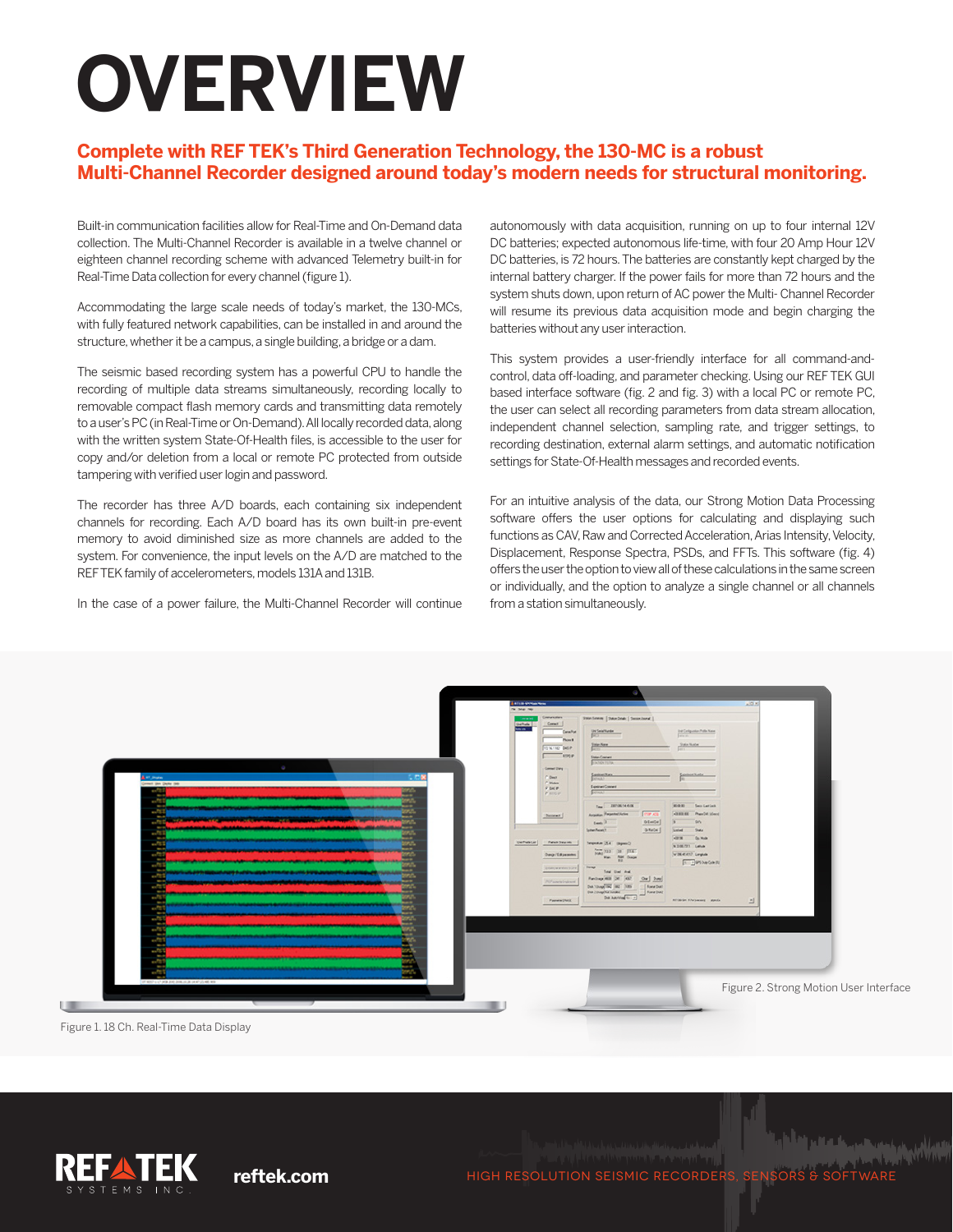# **130-MC REF TEK MULTI-CHANNEL ACCELEROGRAPH**

## **COMMUNICATIONS**

| <b>MODEM PORT</b>              |                                                                                                                   | Format                                            |
|--------------------------------|-------------------------------------------------------------------------------------------------------------------|---------------------------------------------------|
| <b>Standard</b>                | ITU-V.90, V-34, V.32 bis                                                                                          | <b>Type</b>                                       |
| <b>Speed</b>                   | Modem up to 56 kbps                                                                                               |                                                   |
| <b>Serial Interface</b>        | Up to 115 Kbps                                                                                                    | <b>Storage Life</b>                               |
| <b>Power Consumption</b>       | 100 mW (Active)                                                                                                   | <b>Direct Access</b>                              |
| <b>Triggered Communication</b> | Auto-dial within 4 sec. of trigger                                                                                | <b>Remote Disk</b>                                |
| <b>Alarm Communications</b>    | Auto-dial within 4 sec. of alarm conditions: Low Battery,<br>Loss of AC Power, Threshold Exceedence, Defined Time | <b>Access</b><br><b>File Transfer</b><br>Protocol |
| <b>Auto-Answer</b>             | Automatic (always active)                                                                                         |                                                   |
| <b>Auxiliary Power</b>         | For use with external communications device.<br>5 programmable time windows                                       | <b>Recovery after</b><br><b>Power Loss</b>        |
| <b>DATA RETRIEVAL</b>          |                                                                                                                   |                                                   |
| Protocol                       | XMODEM. YMODEM on terminal command FTP                                                                            |                                                   |
| <b>TRANSFER</b>                |                                                                                                                   | S)                                                |
| Rate                           | > 64 Kbps. Limited by both modem and serial interface<br>speed                                                    |                                                   |
| <b>ETHERNET PORT</b>           |                                                                                                                   | <b>State-Of-Health</b><br><b>Display</b>          |
| <b>Standard</b>                | 10BaseT                                                                                                           |                                                   |
| <b>Speed</b>                   | 10 mbps                                                                                                           |                                                   |
| <b>Protocols</b>               | TCP/IP, UDP/IP, FTP, RTP                                                                                          | <b>Disk Status Display</b>                        |

### **DATA STORAGE**

| Format                                     | 32-bit integer.<br>Steim1, Steim2 Compression                                                         |
|--------------------------------------------|-------------------------------------------------------------------------------------------------------|
| Type                                       | Removable Compact Flash Card<br>8 GB /giphy or 16 GB capacity                                         |
| <b>Storage Life</b>                        | 10 years (without power)                                                                              |
| <b>Direct Access</b>                       | Readable on a PC using a PCMCIA<br>Adapter, USB Flash Reader                                          |
| Remote Disk<br>Access                      | Read Contents, Copy, Upload,<br>or Delete files                                                       |
| <b>File Transfer</b><br>Protocol           | XMODEM, YMODEM, FTP                                                                                   |
| <b>Recovery after</b><br><b>Power Loss</b> | The recorder returns to the same<br>recording state after a power cycle,<br>all parameters are saved. |

### **SYSTEM STATUS**

|                            | 2 line, 16 character LCD Display:         |
|----------------------------|-------------------------------------------|
|                            | Model number, Firmware Version Number     |
| <b>State-Of-Health</b>     | Data & Time, GPS Status, Supply Voltage   |
| <b>Display</b>             | Internal Temperature, Trigger status, RAM |
|                            | Usage, Disk Usage, Modem Initialization   |
|                            | String, Current Modem State               |
| <b>Disk Status Display</b> | LED Indicator (Red/Green)                 |





Figure 3. Parameter Settings Figure 4. Strong Motion Data Processing Software



**Alat Malay in a property and with the Contract of the Contract of the Contract of the Contract of the Contract reftek.com** HIGH RESOLUTION SEISMIC RECORDERS, SENSORS & SOFTWARE